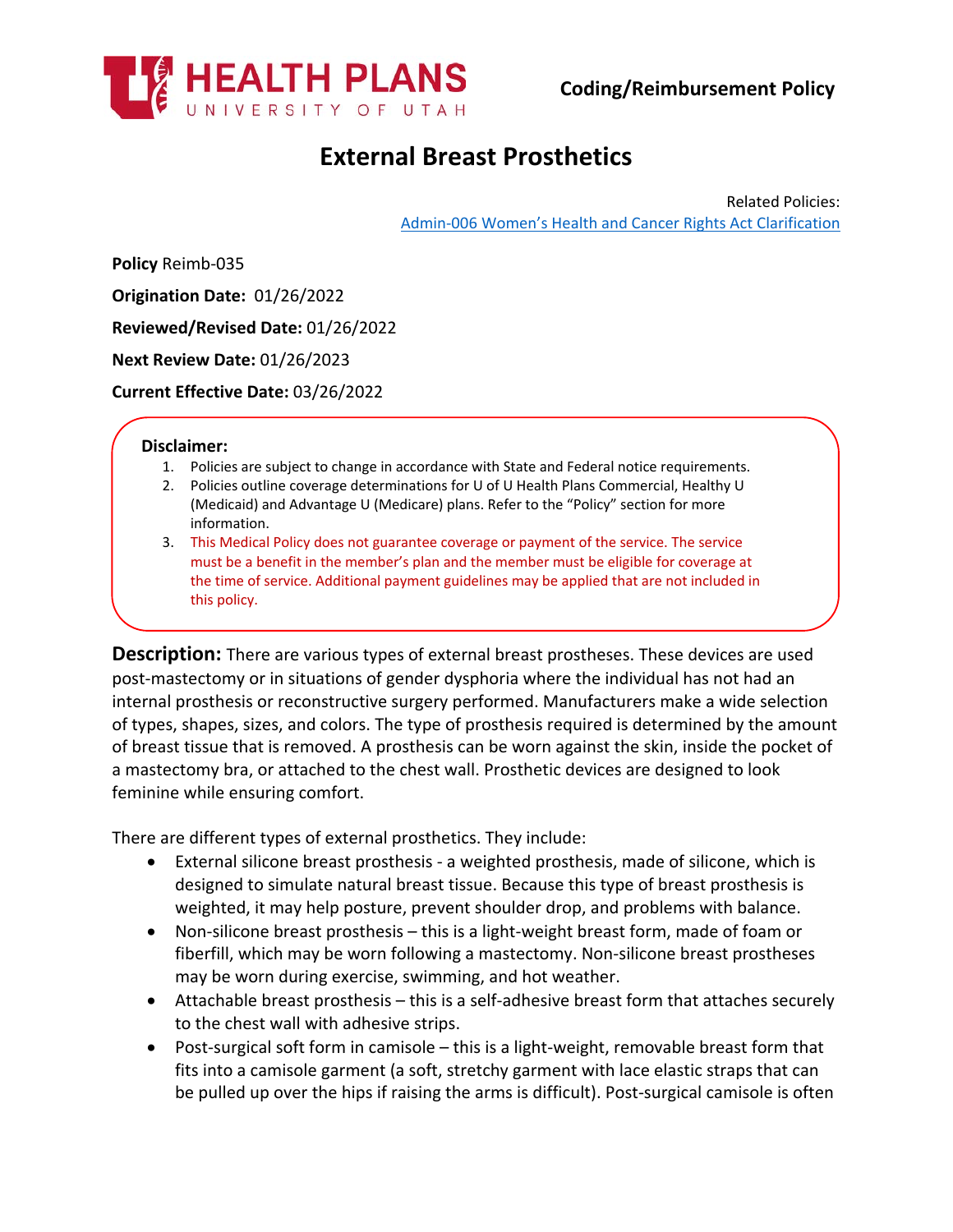worn immediately following a mastectomy, lumpectomy, radiation therapy, or during reconstruction breast surgery.

Partial breast prosthesis, also called a shaper or shell are also sometimes used in patients with large defects due to lumpectomies or partial breast resection. These are made of foam, fiberfill, or silicone. This type of breast prosthesis is designed to be worn over your own breast tissue to enhance the overall size of the breast and to create a fuller appearance. A partial breast prosthesis can be worn with a regular bra or a post-mastectomy bra.

Post-mastectomy (or simply mastectomy) bras resemble regular bras but with one important difference - they have spandex stretch pockets on the inside which help hold and keep the breast prosthesis in place. Mastectomy bras can be purchased at specialty shops or mastectomy boutiques. A certified mastectomy fitter, who is trained and experienced, assists in selecting and fitting the appropriate prosthesis and mastectomy bra that meets your individual needs.

# **Policy Statement and Criteria**

**1. Commercial Plans**

**U of U Health Plans covers external breast prostheses without requirement for prior authorization.**

**External breast prostheses are covered based on established quantity limits and frequency edits.**

| <b>CODE</b> | <b>LAY DESCRIPTION</b>                                  | QL/FE                                              |
|-------------|---------------------------------------------------------|----------------------------------------------------|
| L8000       | Bra only                                                | 2/every 6 months                                   |
| L8001       | Bra w/unilateral insert                                 | $1$ /per year                                      |
| L8002       | Bra w/bilateral insert                                  | 2/every 6 months                                   |
| L8010       | Sleeve for post-mastectomy lymphedema                   | 2/every 12<br>months                               |
| L8015       | Camisole type garment with a mastectomy<br>form         | 2/every 6 months                                   |
| L8020       | Breast prosthesis; supplier designs                     | $1$ /per year                                      |
| L8030       | Non-adhesive silicon or equivalent breast<br>prosthesis | 1/every 3 years                                    |
| L8031       | Adhesive silicon or equivalent breast<br>prosthesis     | 1/every 3 years                                    |
| L8039       | Breast prosthesis, not otherwise specified              | Unlisted code -<br>requires prior<br>authorization |

**U of U Health Plans does not cover nipple prosthetic (L8032/L8033) as it is not considered medically necessary nor required to be covered by the Women's Health and Cancer Rights Act (WHCRA).**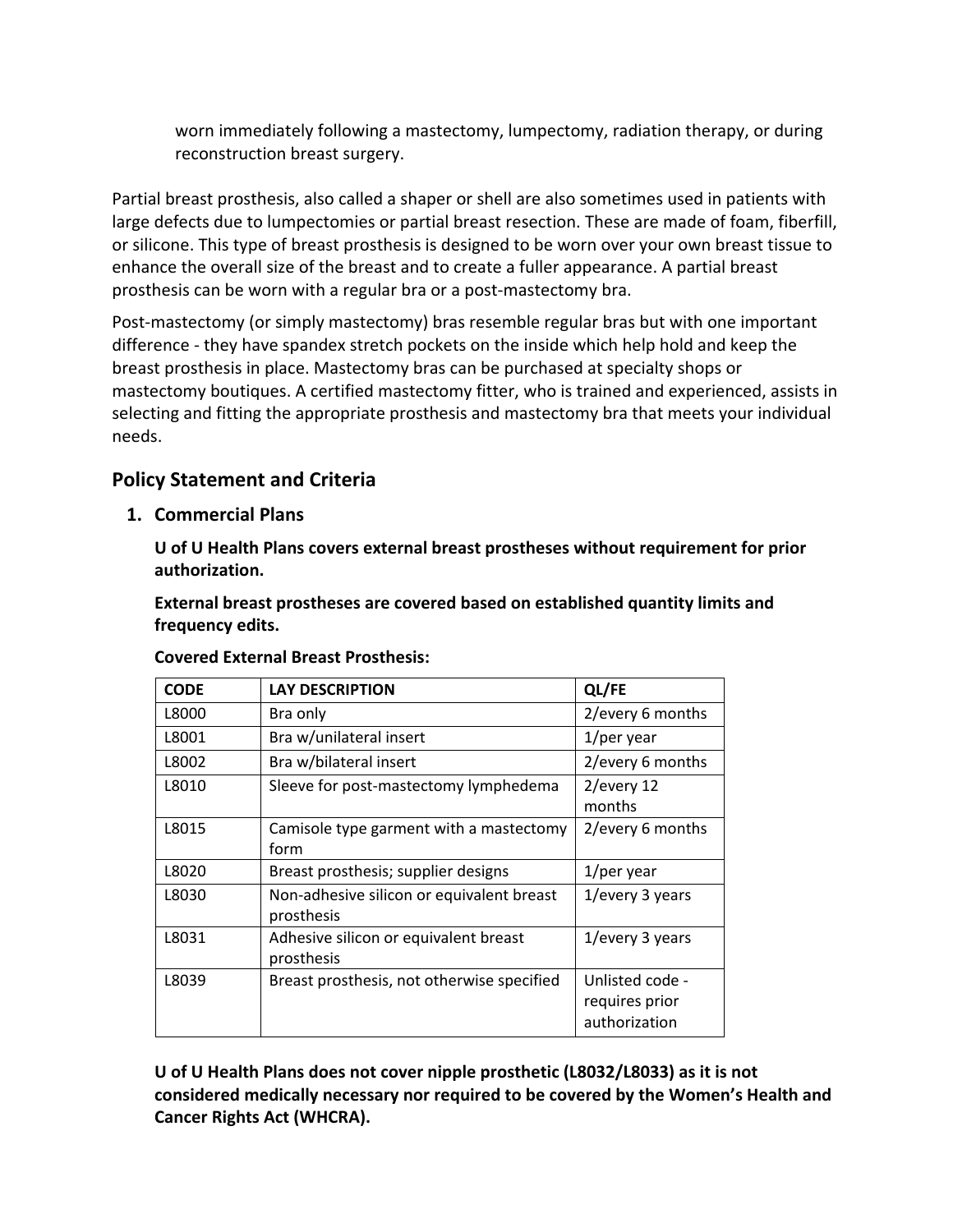**U of U Health Plans does not cover custom fabricated prosthesis (L8035) as compared to a prefabricated silicone breast prosthesis has not been established, and therefore, if an L8035 breast prosthesis is billed, it will be denied as not reasonable and necessary.**

### **2. Medicaid Plans**

**Coverage is determined by the State of Utah Medicaid program; if Utah State Medicaid has no published coverage position and InterQual criteria are not available, the U of U Health Plans Commercial criteria will apply. For the most up-to-date Medicaid policies and coverage, please visit their website at:**

**<http://health.utah.gov/medicaid/manuals/directory.php> or the [Utah Medicaid code](https://health.utah.gov/stplan/lookup/CoverageLookup.php)  [Look-Up tool](https://health.utah.gov/stplan/lookup/CoverageLookup.php)**

**CPT/HCPCS codes covered by Utah State Medicaid may still require further evaluation to determine medical necessity for coverage.**

### **3. Medicare Plans**

**Coverage is determined by the Centers for Medicare and Medicaid Services (CMS); if a coverage determination has not been adopted by CMS and InterQual criteria are not available, the U of U Health Plans Commercial criteria will apply. For the most up-todate Medicare policies and coverage, please visit their search website at: [http://www.cms.gov/medicare-coverage-database/overview-and-quick](http://www.cms.gov/medicare-coverage-database/overview-and-quick-search.aspx?from2=search1.asp&)[search.aspx?from2=search1.asp&](http://www.cms.gov/medicare-coverage-database/overview-and-quick-search.aspx?from2=search1.asp&) or [the manual website](https://www.cms.gov/Regulations-and-Guidance/Guidance/Manuals/Internet-Only-Manuals-IOMs)**

### **Clinical Rationale**

Women undergoing mastectomy for any reason experience significant emotional trauma potentially impacting their self-esteem, emotional state and quality of life. This has been identified in studies by Mock et al in 1993 and Reaby et al in several studies performed in the 1990's. Use of external prostheses has also been demonstrated to not negatively impact posture or spinal alignment in studies by Hojan et al in 2016 and Manikowska et al in 2019.

Consequently, the Women's Health and Cancer Rights Act (WHCRA) of 1998 was passed to address inequities in coverage of mastectomy and subsequent reconstructive and other services related to covered mastectomies. It requires health plans that in instances in which a mastectomy is covered as medically necessary, plans must also provide coverage of certain services or products related to or a consequence of the surgery. This often includes a post-mastectomy breast prosthesis or mastectomy form (for one or both breasts), breast prosthesis garment and/or mastectomy bras.

## **Applicable Coding**

**CPT Codes No applicable codes**

#### **HCPCS Codes**

**L8000** Breast prosthesis, mastectomy bra, without integrated breast prosthesis form, any size, any type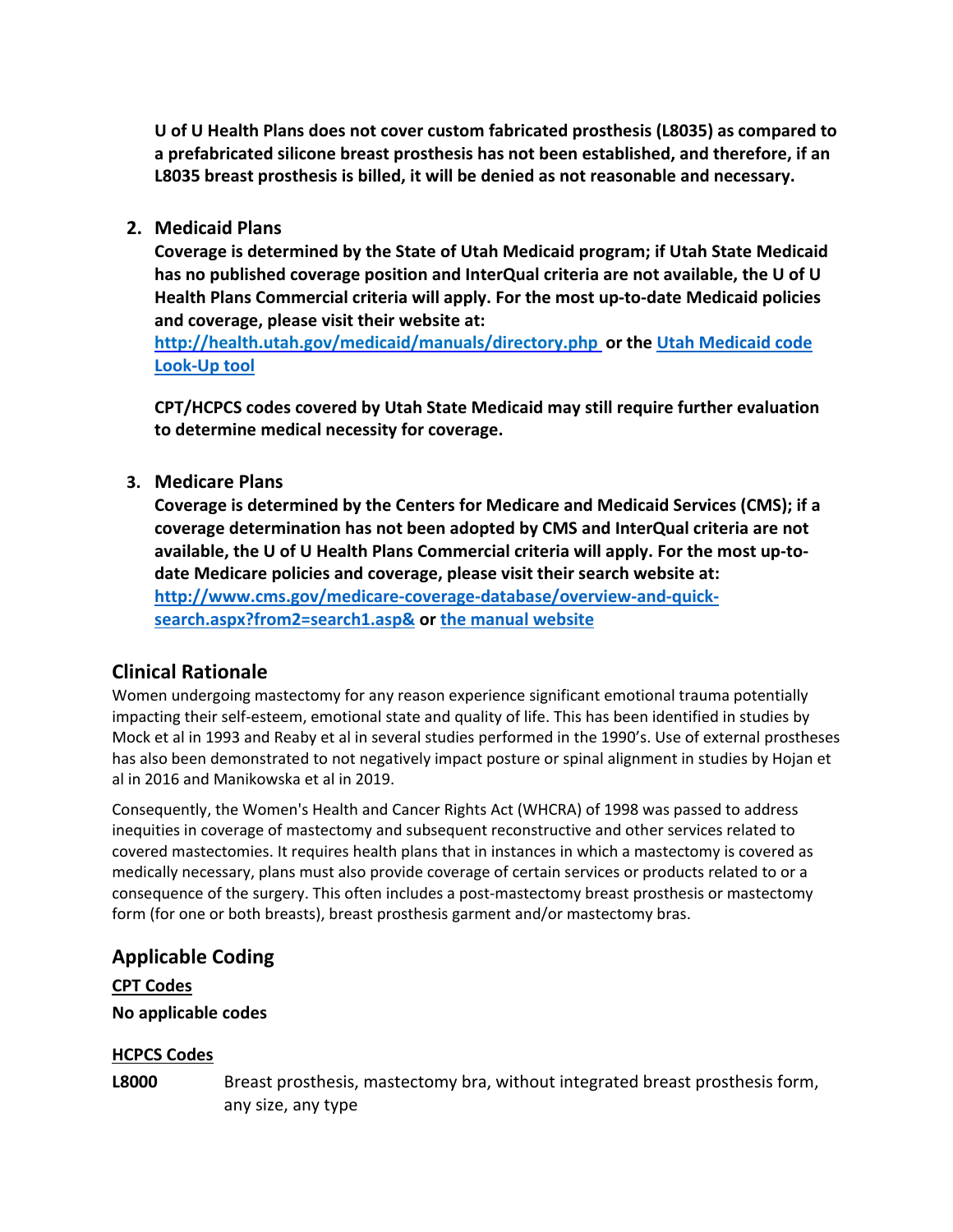| L8001 | Breast prosthesis, mastectomy bra, with integrated breast prosthesis form,<br>unilateral, any size, any type |  |
|-------|--------------------------------------------------------------------------------------------------------------|--|
| L8002 | Breast prosthesis, mastectomy bra, with integrated breast prosthesis form,<br>bilateral, any size, any type  |  |
| L8010 | Breast prosthesis, mastectomy sleeve                                                                         |  |
| L8015 | External breast prosthesis garment, with mastectomy form, post mastectomy                                    |  |
| L8020 | Breast prosthesis, mastectomy form                                                                           |  |
| L8030 | Breast prosthesis, silicone or equal, without integral adhesive                                              |  |
| L8031 | Breast prosthesis, silicone or equal, with integral adhesive                                                 |  |
| L8032 | Nipple prosthesis, prefabricated, reusable, any type, each                                                   |  |
| L8033 | Nipple prosthesis, custom fabricated, reusable, any material, any type, each                                 |  |
| L8035 | Custom breast prosthesis, post mastectomy, molded to patient model                                           |  |
| L8039 | Nipple prosthesis, custom fabricated, reusable, any material, any type, each                                 |  |

#### **References**:

- 1. Glaus SW, Carlson GW. Long-term role of external breast prostheses after total mastectomy. Breast J. 2009;15(4):385-393.
- 2. Handel N. Current status of breast reconstruction after mastectomy. Oncology (Huntingt). 1991;5(11):73-84, 89, 90, 92.
- 3. Hojan K, Manikowska F, Chen BP, Lin CC. The influence of an external breast prosthesis on the posture of women after mastectomy. J Back Musculoskelet Rehabil. 2016;29(2):337-342.
- 4. Manikowska F, Ozga-Majchrzak O, Hojan K. The weight of an external breast prosthesis as a factor for body balance in women who have undergone mastectomy. Homo. 2019 Nov 29;70(4):269-276. doi: 10.1127/homo/2019/1114. PMID: 31701997.
- 5. LCD ID L33317 LCD Title External Breast Prostheses[. https://www.cms.gov/medicare-coverage](https://www.cms.gov/medicare-coverage-database/view/lcd.aspx?lcdid=33317&ver=29&keyword=&keywordType=starts&areaId=all&docType=6,3,5,1,F,P&contractOption=all&hcpcsOption=code&hcpcsStartCode=L8035&hcpcsEndCode=L8035&sortBy=title&bc=1)[database/view/lcd.aspx?lcdid=33317&ver=29&keyword=&keywordType=starts&areaId=all&docType=6,3,5,1,F,P&contractO](https://www.cms.gov/medicare-coverage-database/view/lcd.aspx?lcdid=33317&ver=29&keyword=&keywordType=starts&areaId=all&docType=6,3,5,1,F,P&contractOption=all&hcpcsOption=code&hcpcsStartCode=L8035&hcpcsEndCode=L8035&sortBy=title&bc=1) [ption=all&hcpcsOption=code&hcpcsStartCode=L8035&hcpcsEndCode=L8035&sortBy=title&bc=1;](https://www.cms.gov/medicare-coverage-database/view/lcd.aspx?lcdid=33317&ver=29&keyword=&keywordType=starts&areaId=all&docType=6,3,5,1,F,P&contractOption=all&hcpcsOption=code&hcpcsStartCode=L8035&hcpcsEndCode=L8035&sortBy=title&bc=1) accessed 1/16/2022
- 6. Mock V. Body image in women treated for breast cancer. Nurs Res. 1993 May-Jun;42(3):153-7. PMID: 8506164.
- 7. Reaby LL, Hort LK, Vandervord J. Body image, self-concept, and self-esteem in women who had a mastectomy and either wore an external breast prosthesis or had breast reconstruction and women who had not experienced mastectomy. Health Care Women Int. 1994;15(5):361-375.
- 8. Reaby LL, Hort LK. Postmastectomy attitudes in women who wear external breast prostheses compared to those who have undergone breast reconstructions. J Behav Med. 1995;18(1):55-67.
- 9. Snyderman RK. Alternatives in reconstructive surgery after mastectomy. Cancer. 1980;46(4 Suppl):1053-1058.
- 10. US Department of Labor: Women's Health and Cancer Rights Act (WHCRA). Accessed 1/16/2022 at <https://www.dol.gov/agencies/ebsa/laws-and-regulations/laws/whcra>

#### Disclaimer:

This document is for informational purposes only and should not be relied on in the diagnosis and care of individual patients. Medical and Coding/Reimbursement policies do not constitute medical advice, plan preauthorization, certification, an explanation of benefits, or a contract. Members should consult with appropriate health care providers to obtain needed medical advice, care, and treatment. Benefits and eligibility are determined before medical guidelines and payment guidelines are applied. Benefits are determined by the member's individual benefit plan that is in effect at the time services are rendered.

The codes for treatments and procedures applicable to this policy are included for informational purposes. Inclusion or exclusion of a procedure, diagnosis or device code(s) does not constitute or imply member coverage or provider reimbursement policy. Please refer to the member's contract benefits in effect at the time of service to determine coverage or non-coverage of these services as it applies to an individual member.

U of U Health Plansmakes no representations and accepts no liability with respect to the content of any external information cited or relied upon in this policy. U of U Health Plans updates its Coverage Policies regularly, and reserves the right to amend these policies and give notice in accordance with State and Federal requirements.